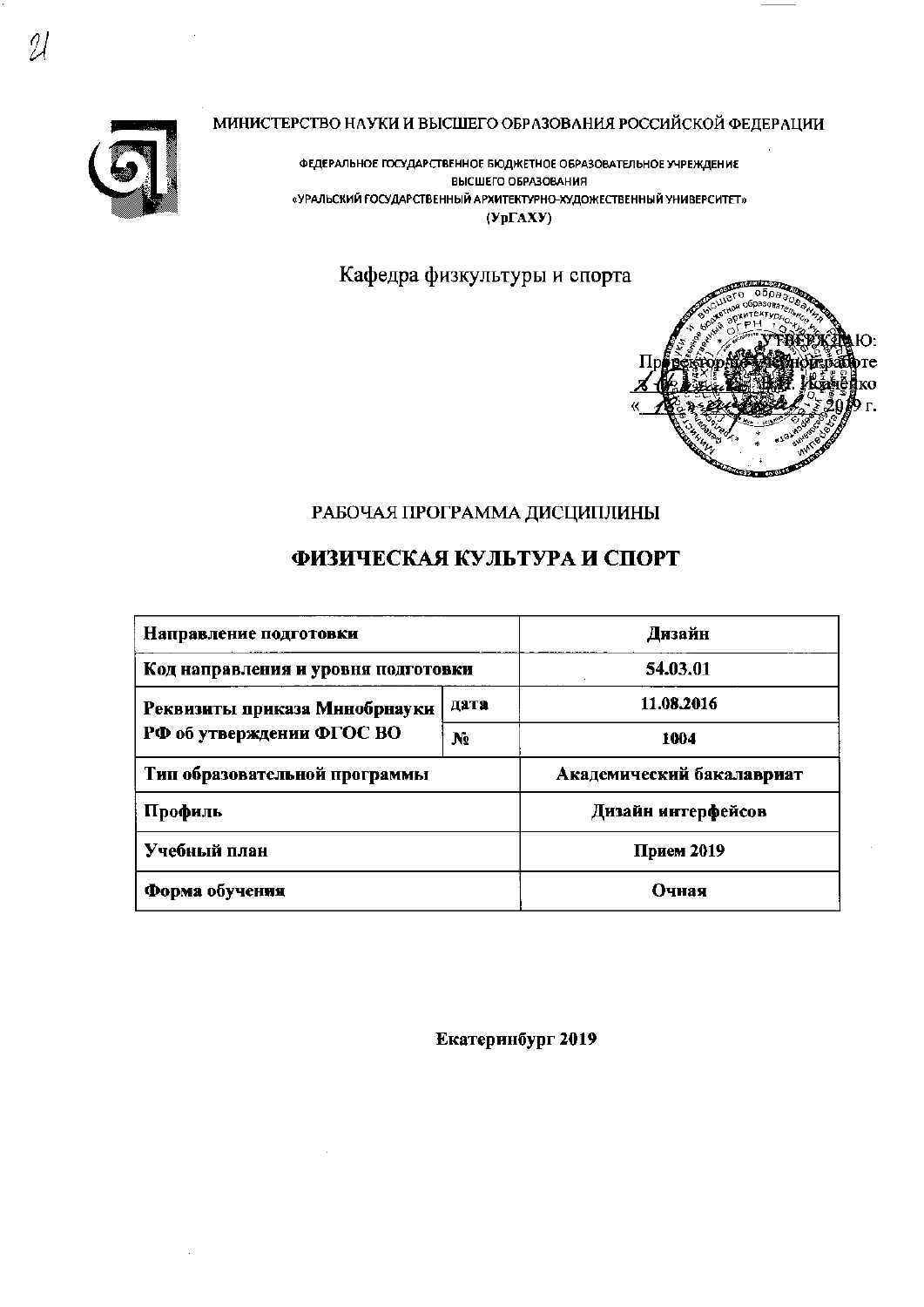#### $\blacksquare$ ОБЩАЯ ХАРАКТЕРИСТИКА ДИСЦИПЛИНЫ

## ФИЗИЧЕСКАЯ КУЛЬТУРА И СПОРТ

#### $1.1$ Место дисциплины в структуре образовательной программы, связи с другими дисциплинами:

ФИЗИЧЕСКАЯ КУЛЬТУРА И СПОРТ входит в базовую Лисциплина часть Дисциплина нозволяет формировать мотивационно-ценностное образовательной нрограммы. отношение к физической культуре, установку на здоровый стиль жизни, физическое совершенствование и самовоспитание привычки к регулярным занятиям физическими упражнениями и снортом; создает основу для творческого н методически обоснованного иснользования физкультурно-спортивной деятельности в целях носледующих жизнеиных и профессиональных достижений

#### $1.2$ Аннотация содержания дисциплины:

Дисцинлина охватывает следующие вонросы:

- физическая культура, физическое воспитание и здоровье
- физическая культура в общекультурной и профессиональной нодготовке студентов:
- психофизические основы учебного труда и интеллектуальной деятельности студентов;
- социально-биологические основы физической культуры;
- основы здорового образа и стиля жизни;
- оздоровительные системы и снорт (теория, методика и практика);  $\equiv$
- профессионально-прикладная физическая нодготовка студентов.

#### $1.3$ Краткий план построения процесса изучения дисциплины:

Процесс изучення дисциплины включает лекции, занятия практические  $\mathbf H$ самостоятельную работу. Основиые формы интерактивного обучения: работа в команде. В ходе изучения дисциплины студенты выполняют реферат.

Форма заключительиого коитроля при промежуточной аттестации -зачет. Для нроведения промежуточной аттестацин по дисцинлине создан фонд оценочных средств.

Оценка по дисциплине носит ннтегрированный характер, учитывающий результаты оценивання участия студентов в аудиторных занятиях, спортивных соревнованиях, качества и своевременности выполнения реферата.

## 1.4 Планируемые результаты обучения по дисциплине

Изучение дисцинлнны является этапом формировання у студента следующих компетенций:

ОК-8: способностью использовать методы и средства физической культуры для обеспечения нолноценной соцнальной и нрофесснональной деятельности;

Планируемый результат нзучения дисциплины в составе названных комнетенций:

Знание студентом биологических, психолого-педагогических и практических основ физической культуры и здорового образа жизни, нриобретение личного опыта повышения двигательных и функциональных возможностей, овладение системой практических умений  $\mathbf{H}$ навыков, обеспечивающих сохранение и укрепление здоровья.

В результате изучения дисциплины обучающийся должен:

Знать и понимать: социальную роль физической культуры в развитии личности; влияние оздоровительных систем физического воспитания на укренление здоровья, профилактику профессиональных заболеваний и вредиых нривычек; снособы контроля и оценки физического развития и физической подготовленности; правила и способы планирования индивидуальных заиятий различной целевой нодготовленности.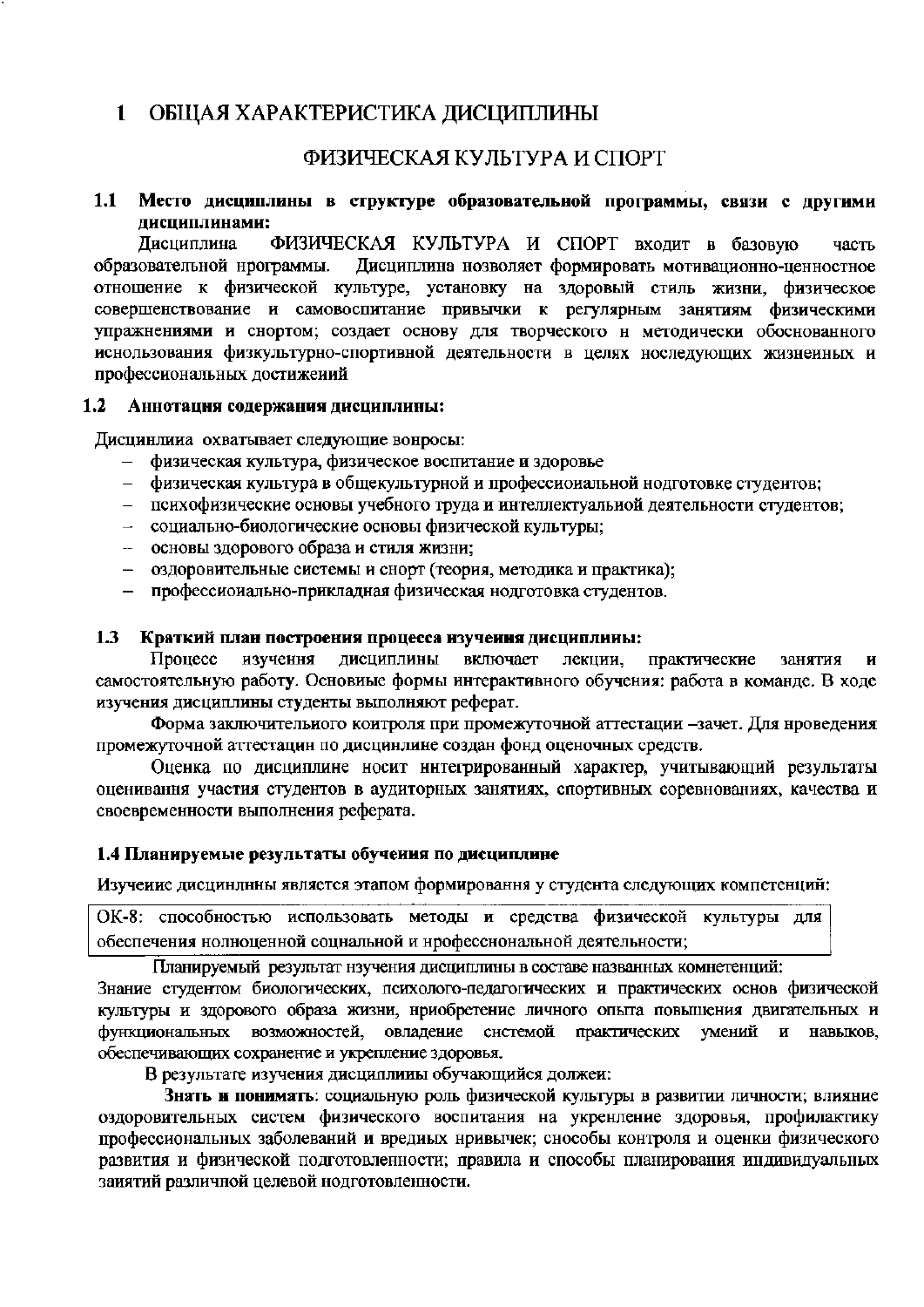#### Уметь:

а) применять систему практических умений и навыков для развития физических качеств; применять зиание и понимание при выполнении индивидуально подобранных комплексов оздоровительной и (лечебной) физической алаптивной культуры, композиции гимнастических аэробных упражнепий; выполнять простейшие приемы самомассажа и релаксации;

б) выносить суждения о возможностях преодоления искусственных и естественных препятствий с использованием разнообразных способов передвижения; осуществлять творческое сотрудничество в коллективных формах занятий физической культурой;

в) комментировать данные и результаты, связанные с областью изучения коллегам и преподавателю.

Демонстрировать навыки и опыт деятельности с использованием полученных знаний и умений для обеспечения общей и профессиопальной физической подготовленности к социальной и профессиональной деятельности.

|                                                  |                        |                         |                                    | занятия     | Аудиторные              |                               |                              | Самостоятельная работа     |                           |                             |                        |                                    |                        |                                         |                                |                                |                           |                                   |                                       |
|--------------------------------------------------|------------------------|-------------------------|------------------------------------|-------------|-------------------------|-------------------------------|------------------------------|----------------------------|---------------------------|-----------------------------|------------------------|------------------------------------|------------------------|-----------------------------------------|--------------------------------|--------------------------------|---------------------------|-----------------------------------|---------------------------------------|
| je.                                              |                        |                         |                                    |             | Семинары<br>$(III)$ ,   |                               |                              |                            |                           | (PTP)                       |                        |                                    |                        |                                         | kuay3ypa)                      | работе                         | зачету                    | занятий                           | $\overline{a}$<br>аттестацин          |
| $\mathcal{M}^{\mathcal{S}}$<br>—<br>По Семестрам | Зачетных единиц (з.е.) | $(\text{vac})$<br>Часов | <b>BCC20</b><br>Аудиторные занятия | €<br>Лекции | занятия<br>Практические | (中)<br>виды занятий<br>Другие | Самостоятельния работа всего | (KI)<br>проект<br>Курсовой | (E)<br>работа<br>Курсовая | Расчетно-графическая работа | рафическая работа (ГР) | $(\mathbb{P})$<br>Расчетная работа | Ê<br>Pedepar           | $(\overline{AB})$<br>работа<br>Домашняя | (acce,<br>работа<br>Гворческая | контрольной<br>×<br>Подготовка | экзамену,<br>Подготовка к | самостоятельных<br>виды<br>Другие | промежуточной<br>дисциплине*<br>Форма |
| 6                                                | $\overline{2}$         | 72                      | 18                                 | 9           | 9                       |                               | 54                           |                            |                           |                             |                        |                                    | 10                     |                                         |                                |                                |                           | 44                                | 3ач                                   |
| Ит<br><b>OLQ</b><br>$\overline{10}$              | 2                      | 72<br>$-36$             | 18<br>na n                         | 9.<br>n.,   | 9<br>$\sim$             |                               | 54<br>77.<br>$\sim$          |                            |                           | $1777 - 10$                 |                        |                                    | 10<br>$\overline{1/n}$ |                                         |                                |                                | 0                         | 44                                |                                       |

#### Объем дисциплины  $1.5$

\*Зачет с оценкой - 3О, Зачет –Зач, Экзамен – Экз, Курсовые проекты - КП, Курсовые работы - КР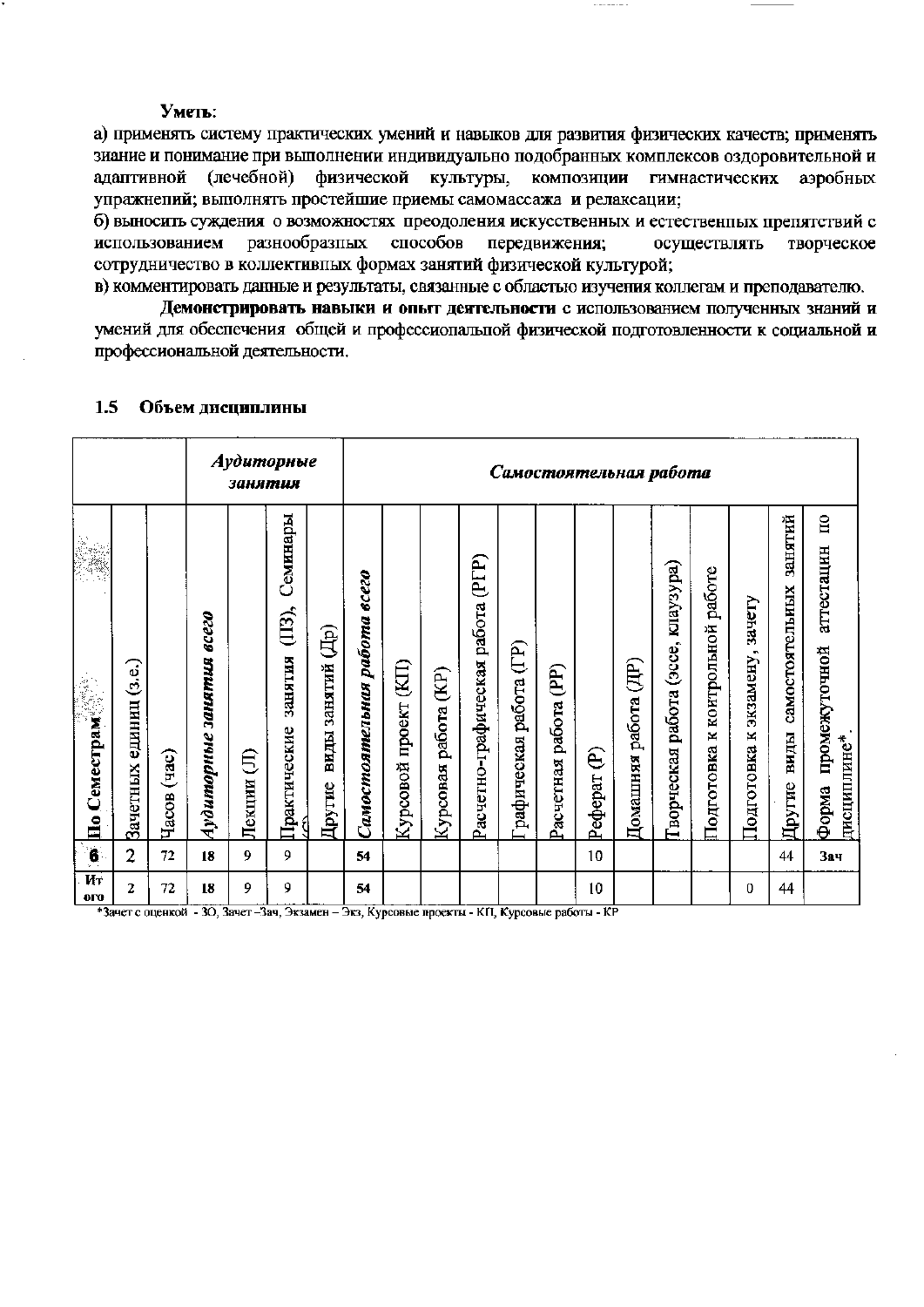# 2 СОДЕРЖАНИЕ ДИСЦИПЛИНЫ

 $\sim$ 

| Код             |                                                                                                                                                             |
|-----------------|-------------------------------------------------------------------------------------------------------------------------------------------------------------|
| Раздела         | Раздел, тема, содержание дисциплины                                                                                                                         |
| темы            |                                                                                                                                                             |
| T.1             | Физическая культура, физическое воспитание и здоровье. Физическая культура<br>(ФК) как часть общей культуры общества. Ценности ФК, физического воспитания и |
|                 | здоровья. Социальные функции ФК и спорта. ФК и спорт, их действие на                                                                                        |
|                 | сохранение и укрепление здоровья. Основные положения организации физического                                                                                |
|                 | воспитания (ФВ) в вузе. Совершенствование уровня разносторонней физической и                                                                                |
|                 | функциональной подготовленности в соответствии с характеристиками избранной                                                                                 |
|                 | профессии.                                                                                                                                                  |
| T <sub>.2</sub> | Социально-биологические основы ФК и здоровья. Организм человека как единая                                                                                  |
|                 | биологическая система. Краткие сведения по анатомии человека. Функциональные                                                                                |
|                 | системы организма. Влняние физических нагрузок на сердечно-сосудистую и                                                                                     |
|                 | дыхательную системы. Взаимосвязь физической и умственной деятельности                                                                                       |
|                 | человека. Воздействие социально-зкологических факторов на организм человека.                                                                                |
|                 | Классификации факторов. Совершенствование функциональных возможностей                                                                                       |
|                 | организма. Социальные условия в обеспечении ФК для укрепления здоровья.                                                                                     |
| T.3             | Валеологические знания о здоровом образе жизни. Понятие «здоровый образ                                                                                     |
|                 | жизни» (ЗОЖ) и его составляющие. Основные группы факторов внешней среды,                                                                                    |
|                 | влияющие на ЗОЖ: содержание труда и отдыха, рациональное питание, отказ от                                                                                  |
|                 | вредных привычек, двигательная активиость и закаливание. Роль ФВ в обеспеченни                                                                              |
|                 | ЗОЖ. Критерии эффективности здорового образа жизни человека. Физическое                                                                                     |
|                 | самовоспитание и самосовершенствование как необходимое условие ЗОЖ. Влияние                                                                                 |
|                 | образа жизни на здоровье. ЗОЖ и его связь с жизнедеятельностью студентов.                                                                                   |
| T.4             | Физическая культура в обеспечении здоровья. Понятие здоровья человека.                                                                                      |
|                 | Составляющие здоровья. Отношение к здоровью как условие формирования                                                                                        |
|                 | здорового образа жизни. Роль физической культуры в укреплении здоровья                                                                                      |
|                 | современного человека. Объективные и субъективные показатели здоровья                                                                                       |
|                 | занимающихся физической культурой. Оптимальная двигательная активность и ее                                                                                 |
|                 | воздействие на здоровье. Методы самоконтроля.                                                                                                               |
| T.5             | Психофизические основы учебного труда и интеллектуальной деятельпости                                                                                       |
|                 | студеитов. Учебная деятельность студентов. Особенности интеллектуальной                                                                                     |
|                 | деятельности студенческой молодежи. Методология<br>изучения физической                                                                                      |
|                 | культуры, как основа знаний для эффективного применения в учебной и                                                                                         |
|                 | интеллектуальной деятельности студентов. Психофизическая рекреация в зачетно-                                                                               |
|                 | экзаменационный период. Физиологические основы управления и адаптации                                                                                       |
|                 | организма к физическим упражнениям.                                                                                                                         |
| T.6             | Профессионально-прикладная физическая подготовка студентов. Основные                                                                                        |
|                 | понятия и ключевые слова. Особенности профессиональной деятельности как                                                                                     |
|                 | фактор профессионально-прикладной физической подготовки. Профессионально-                                                                                   |
|                 | прикладная подготовка студентов творческих специальностей (архитекторов,                                                                                    |
|                 | дизайнеров, художников). Творческое использование знаний, умений и навыков ФК                                                                               |
|                 | для профессионально-личностного развития.                                                                                                                   |
| <b>T.7</b>      | Система физического воспитания студентов. Понятие физическое воспитание.                                                                                    |
|                 | Общая и специальная физическая подготовка. Спортивная специализация.                                                                                        |
|                 | Воспитание, развитие и совершенствование физических качеств. Физические                                                                                     |
|                 | качества: сила, быстрота, гибкость, выносливость и ловкость. Сочетание в развитии                                                                           |
|                 | физических качеств. Всестороннее и гармоничное воспитание личности, здорового,                                                                              |
|                 | физически совершенного человека.                                                                                                                            |
| <b>T.8</b>      | физических<br>упражнений<br>Влияние<br>здоровье<br>Поиятие<br>Ha<br>человека.<br>и                                                                          |
|                 | классификация физических упражнений. Содержание и подбор физических                                                                                         |
|                 | упражнений в зависимости от здоровья и физического развития человека.                                                                                       |
|                 | Принципы построения комплексов упражнений. Влиянне упражнений на организм                                                                                   |
|                 | в целом и на отдельные группы мышц физкультурника. Физическое, психическое и                                                                                |

 $\bar{\beta}$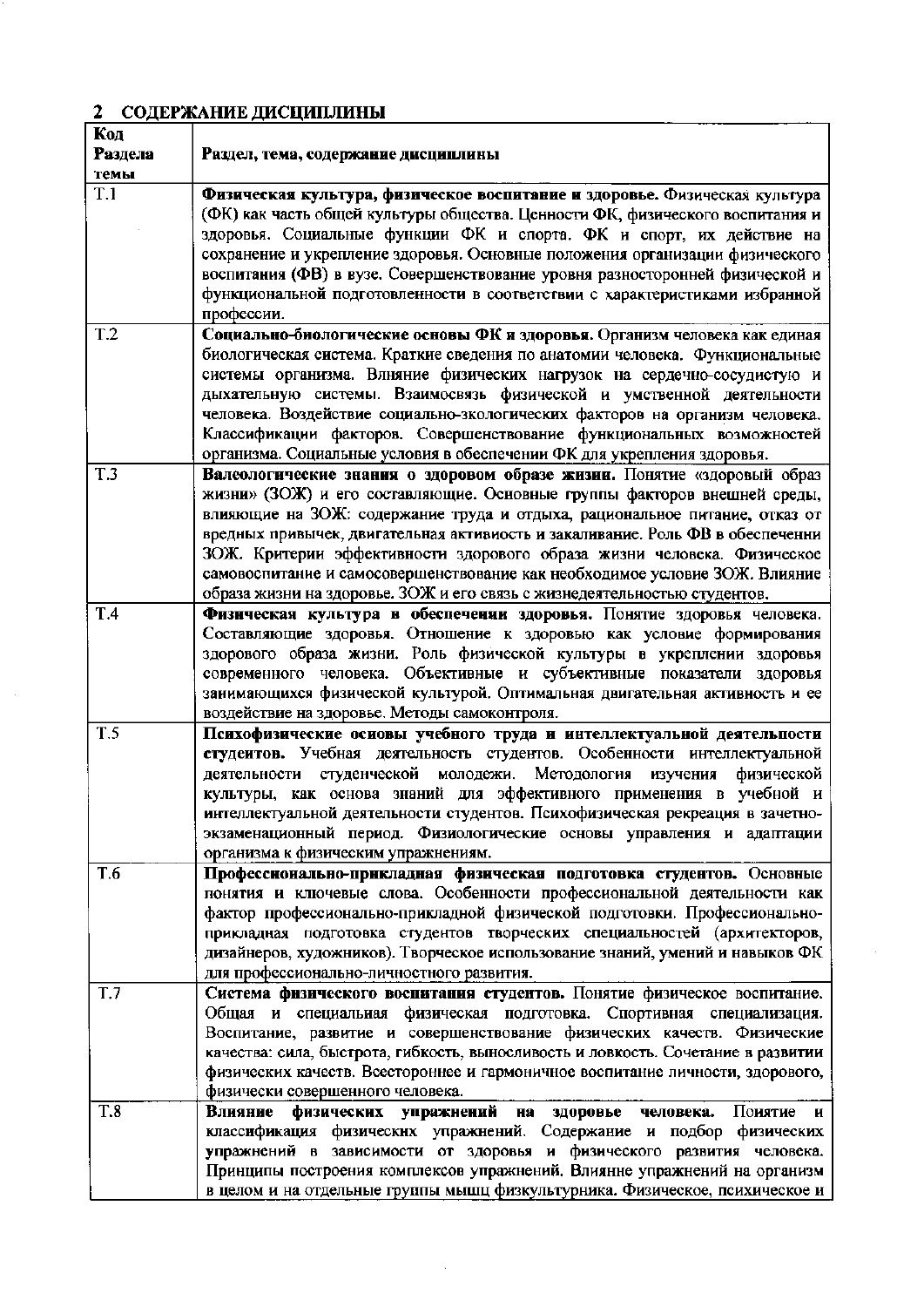|     | социальное здоровье личности человека. Критерии физического здоровья:<br>физическое состояние, работоспособность, антропометрические показатели,<br>уровень развития интеллектуального здоровья. Современные системы физических<br>упражнений.                                                                                                                                                                                                                                                                                                                                                                         |
|-----|------------------------------------------------------------------------------------------------------------------------------------------------------------------------------------------------------------------------------------------------------------------------------------------------------------------------------------------------------------------------------------------------------------------------------------------------------------------------------------------------------------------------------------------------------------------------------------------------------------------------|
| T.9 | Психофизиологическая характеристика учебной деятельности студентов.<br>Психофизиологические составляющие труда студентов. Психофизиологические<br>критерии здоровья людей. Психофизиологические методы исследования.<br>Исследование функциональных проб, тестов для оценки физического развития и<br>функционального состояния<br>физической<br>телосложения,<br>организма,<br>подготовленности. Необходимость двигательной активности для организма<br>человека с целью повышения устойчивости к физической нагрузке, умственному<br>напряжению, отдельным заболеваниям, к вредным воздействиям окружающей<br>среды. |

## 3 РАСПРЕДЕЛЕНИЕ УЧЕБНОГО ВРЕМЕНИ

3.1. Распределение аудиторных занятий и самостоятельной работы по разделам дисциплины

|         |                    |                            |                         |                | Аудиторные занятия<br>(час.) | Самост.                 |                             |
|---------|--------------------|----------------------------|-------------------------|----------------|------------------------------|-------------------------|-----------------------------|
| Семестр | семестра<br>Неделя | Раздел дисциплины,<br>тема | ВСЕГО                   | Лекции         | Практ.<br>занятия,           |                         | Оценочные<br>средства       |
|         |                    |                            |                         |                | семинары                     |                         |                             |
| 6       | $\mathbf 1$        | Тема 1                     | $\overline{\mathbf{4}}$ | $\mathbf{1}$   |                              | 3                       |                             |
| 6       | $\overline{2}$     | Тема 2                     | $\overline{4}$          | $\mathbf{1}$   |                              | 3                       | Презентация<br>лекции № 1-2 |
| 6       | $\overline{3}$     | Тема 3                     | $\overline{4}$          | 1              |                              | $\overline{\mathbf{3}}$ |                             |
| 6       | $\overline{4}$     | Тема 4                     | $\overline{4}$          |                | 1                            | $\overline{\mathbf{3}}$ | Презентация<br>лекции № 3-4 |
| 6       | 5                  | Тема 5                     | 4                       | 1              |                              | 3                       |                             |
| 6       | 6                  | Тема 6                     | $\overline{4}$          |                |                              | $\overline{3}$          | Презентация<br>лекции № 5-6 |
| 6       | $\overline{7}$     | $Tema$ 7                   | 4                       | 1              |                              | $\overline{3}$          |                             |
| 6       | $8 - 10$           | Тема 8                     | 12                      | $\overline{2}$ | 1                            | 9                       | Защита рефератов            |
| 6       | $11 - 18$          | Тема 9                     | 32                      | $\overline{2}$ | 6 <sup>1</sup>               | 24                      | Защита рефератов            |
|         |                    | Итого:                     | 72                      | 9              | 9                            | 54                      | зачет                       |

## 3.1. Другие виды занятий

Участие в спортивных мероприятиях университета (Спартакиада УрГАХУ)

### 3.2. Мероприятия самостоятельной работы и текущего контроля

3.2.1. Примерный перечень тем курсовых проектов (курсовых работ)

Не предусмотрено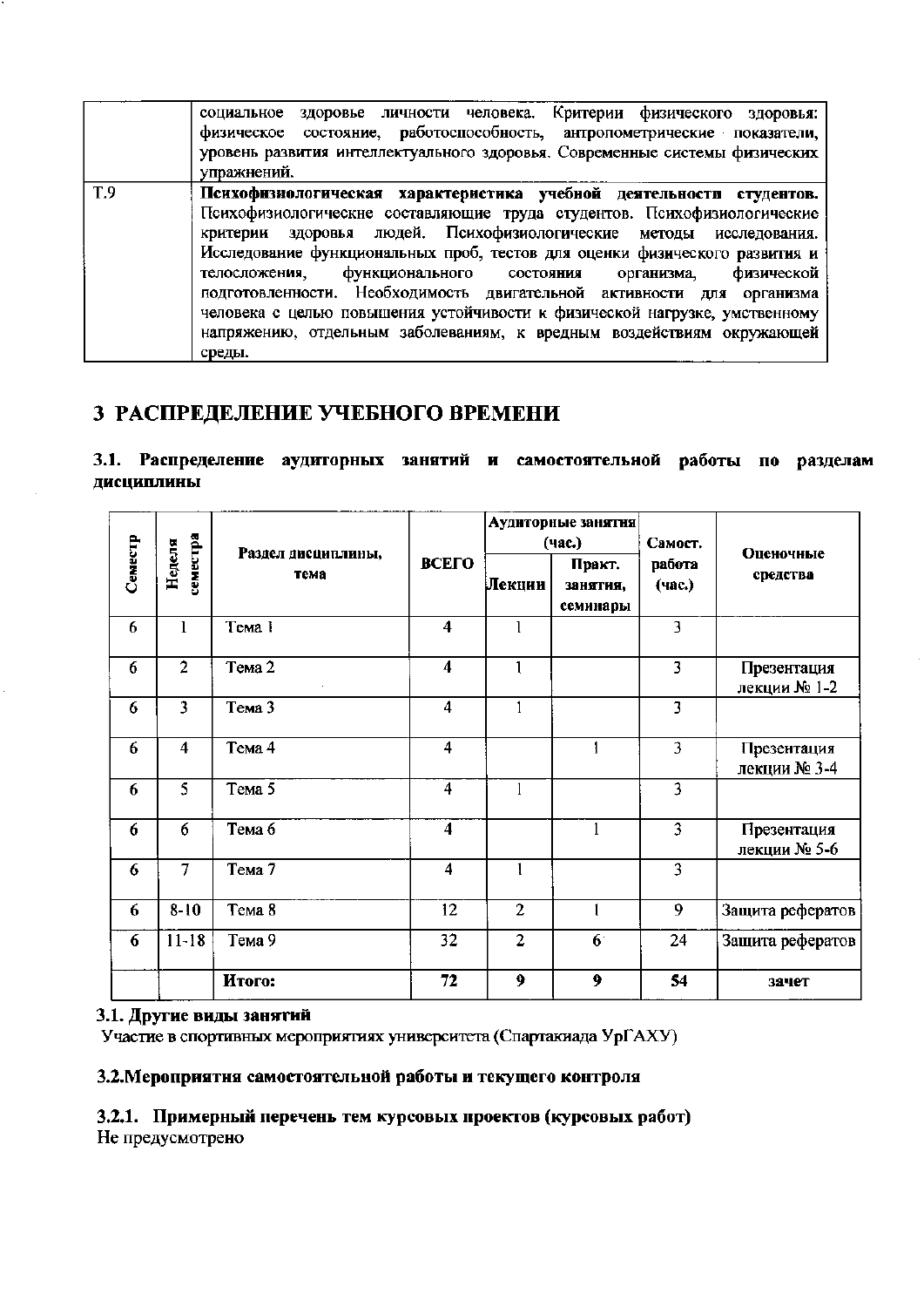## 3.2.2. Примерный перечень тем расчетно-графических работ

Не предусмотрено

## 3.2.3. Примерный перечень тем графических работ

Не предусмотрено

## 3.2.4. Примерный перечень тем расчетных работ (программных продуктов)

Не предусмотрено

## 3.3.5 Примерный перечень тем рефератов (эссе, творческих работ)

- 1. Физическая культура как составная часть общей культуры человека.
- 2. Совершенствование уровня физической нодготовлениости в соответствии  $\mathbf c$ характеристиками избранной профессии.
- 3. Методология физической культуры как основа знаний для примеиения средств физической культуры в воспитании личиости.
- 4. Взаимосвязь физической и умствениой деятельности человека.
- 5. Воздействие социально-экологических факторов на организм человека.
- 6. Основы здорового образа жизни и стиля жизни людей.
- 7. Влияние образа жизни иа здоровье студента.
- 8. Роль физической культуры в укреплении здоровья современиого человека.
- 9. Оптимальная двигательная активность и ее воздействие на здоровье.
- 10. Воспитанне, развитие и совершенствование физических качеств.
- 11. Влияние упражнений на организм и отдельные группы мышц занимающихся.
- 12. Физическое, психическое и социальное здоровье человека.
- 13. Всестороннее и гармоничное воснитание личности с использованием методов физической культуры.
- 14. Психофизиологические критерии здоровья человека.
- 15. Двигательная активность как противодействие умственному напряжепию.
- 16. Самоконтроль, объективные и субъективные показатели самоконтроля.
- 17. Роль физической культуры и спорта в подготовке к профессиоиальной деятельности.
- 18. Совершепствование фупкциональных возможностей организма.
- 19. Повыщенне устойчивости организма человека к различным условням внешией среды.
- 20. Массовый спорт, спорт высшнх достижений, профессиональный спорт, студенческий спорт.

## 3.2.5. Примерный перечень тем практических внеаудиторных (домашних) работ

Не предусмотрено

## 3.2.6. Примерная тематика контрольных работ

Не предусмотрено

## 3.2.7. Примерная тематика клаузур

Не предусмотрено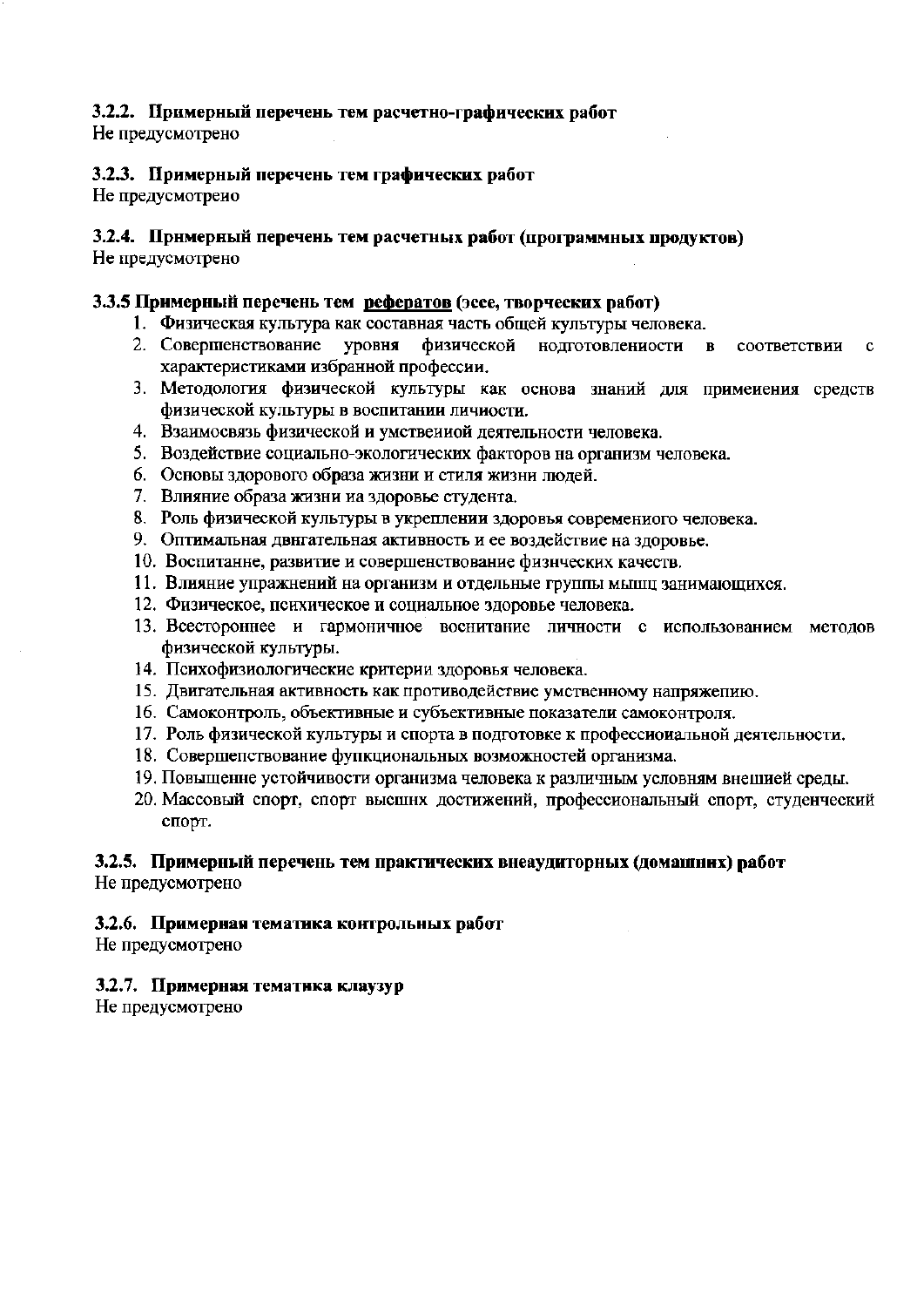## 4. ПРИМЕНЯЕМЫЕ ТЕХНОЛОГИИ ОБУЧЕНИЯ

|                                            |                              | Активные методы обучения |                                           |           |                        |                                    |                                |                        |                          |                          | Дистанционные технологии и<br>электронное обучение |                                |                                              |                                            |                         |
|--------------------------------------------|------------------------------|--------------------------|-------------------------------------------|-----------|------------------------|------------------------------------|--------------------------------|------------------------|--------------------------|--------------------------|----------------------------------------------------|--------------------------------|----------------------------------------------|--------------------------------------------|-------------------------|
| Код<br>раздела<br>, темы<br>ДИСЦИИ<br>лины | тестирование<br>Компьютерное | Кейс-метод               | игра<br>ролевая<br><b>NICK</b><br>Деловая | Портфолко | команде<br>ø<br>Работа | кооперации<br>развивающей<br>Метод | система<br>Балльно-рейтинговая | обучение<br>Проблемное | методы (какне)<br>Другие | курсы<br>Сетевые учебные | ×<br>Виртуальные практикумы<br>гренажеры           | и видеоконференции<br>Вебинары | web-конференции и<br>семинары<br>Асинхронные | Совместная работа и разработка<br>контента | Другие (указать, какие) |
| $T.1-9$                                    |                              |                          |                                           |           | *                      |                                    |                                | *                      |                          |                          |                                                    |                                |                                              |                                            |                         |

# 5. УЧЕБНО-МЕТОДИЧЕСКОЕ И ИНФОРМАЦИОННОЕ ОБЕСПЕЧЕНИЕ ДИСЦИПЛИНЫ

## 5.1. Рекомендуемая литература

## 5.1.1. Основная литература

1. Виленский М.Я. Физическая культура и здоровый образ жизни студента; учебное нособие /М.Я.Виленский, А.Г.Горшков. - М.: Кнорус, 2012. - 240 с. - Гриф УМО

## 5.1.2. Дополнительная литература

1. Шулятьев В. М. Физическая культура. Курс лекций М.: Российский университет дружбы народов, 2009. - 280 с. http://biblioclub.ru/index.php?page=book&id=115870

## 5.2. Учебно-методическое обеспечение для самостоятельной работы

Методические указания по написанию реферата

5.3. Перечень информационных технологий, используемых при осуществлении образовательного процесса по дисциплине, включая перечень программного обеспечения и информационных справочных систем\*

## 5.3.1 Перечень программного обеспечения

| Тип ПО                          | Название         | Источник               | Доступность для<br>студентов                                                                   |
|---------------------------------|------------------|------------------------|------------------------------------------------------------------------------------------------|
| Прикладное ПО/<br>Офисный пакет | Microsoft Office | Лицензионная программа | Доступно<br>в компьютерном<br>классе и в<br>аудиториях для<br>самостоятельной<br>работы УрГАХУ |

5.3.2 Базы данных и информационные справочные системы Не используются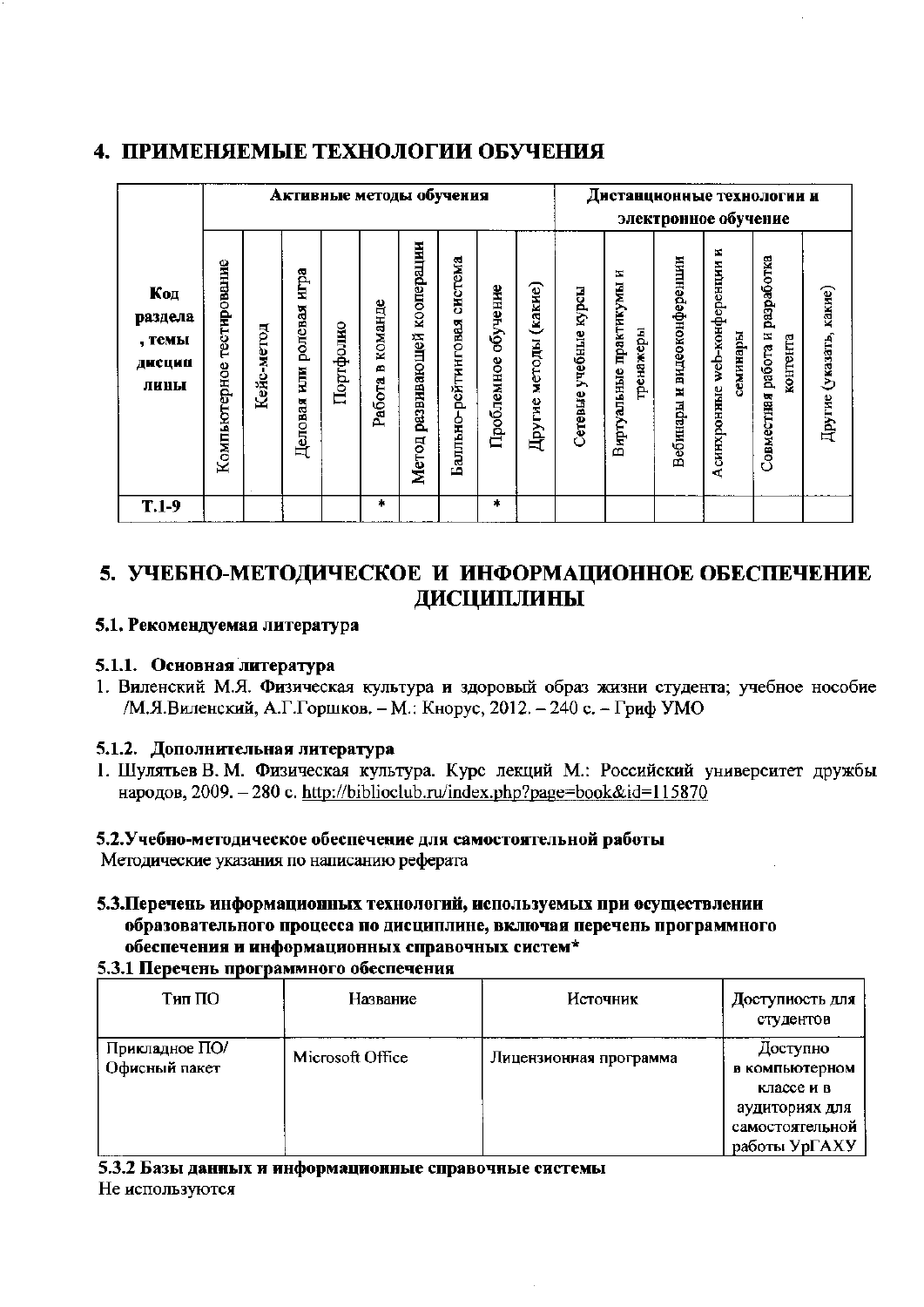# 5.4. Электронные образовательные ресурсы

http://biblioclub.ru/

# 6. МЕТОДИЧЕСКИЕ УКАЗАНИЯ ДЛЯ ОБУЧАЮЩИХСЯ ПО ОСВОЕНИЮ ДИСЦИПЛИНЫ

### Студент обязан:

- 1) знать:
	- график учебного процесса по дисциплине (календарный план аудиторных занятий и план-график самостоятельной работы);
	- порядок формирования итоговой оценки по дисциплине; (преподаватель на первом занятии по дисциплине знакомит студентов с перечисленными организационно-методическими материалами);
- 2) посещать все виды аудиторных занятий (преподаватель контролирует посещение всех видов занятий), вести самостоятельную работу по дисциплине, используя литературу, рекомендованную в рабочей программе дисциплины и преподавателем (преподаватель передает список рекомендуемой литературы студентам);
- 3) готовиться и активно участвовать в аудиторных занятиях, используя рекомеидованную литературу и методические материалы;
- 4) своевременно и качественно выполиять все внды аудиторных и самостоятельных работ, предусмотренных графиком учебного процесса по дисциплине (преподаватель ведет непрерывный мониторинг учебной деятельности студентов);
- 5) в случае возникновения задолженностей по текущим работам своевременно до окончания семестра устранить их, выполняя недостающие или исправляя не зачтенные работы, предусмотренные графиком учебного процесса (преподаватель на основе данных мониторинга учебной деятельности своевременно предупреждает студентов о возникших задолженностях и необходимости их устранения).

## 7. МАТЕРИАЛЬНО-ТЕХНИЧЕСКОЕ ОБЕСПЕЧЕНИЕ ДИСЦИПЛИНЫ

Лекционная аудитория, оборудованная посадочными местами.

Учебно-снортивный комплекс: спортивный зал, тренажерный зал, комната для игры в шахматы, лыжная база.

Спортивный инвентарь: гимнастические стенки, тренажеры, лыжный инвентарь, баскетбольные мячи, волейбольные мячи, гимнастические маты, степ-платформы.

#### 8. ФОНД ОЦЕНОЧНЫХ СРЕДСТВ ДЛЯ ПРОВЕДЕНИЯ ПРОМЕЖУТОЧНОЙ АТТЕСТАЦИИ

Фонд оценочных средств предназначен для оценки:

- 1) соответствия фактически достигнутых каждым студентом результатов изучення дисциплины результатам, запланировапным в формате дескрипторов «знать, уметь, иметь навыкн» (п.1.4) и получения иптегрированной оценки по дисциплине;
- 2) уровня формирования элементов компетепций, соответствующих этапу изучения дисциплины.

#### **ОЦЕНИВАНИЯ** РЕЗУЛЬТАТОВ КОНТРОЛЬНО-ОЦЕНОЧНЫХ 8.1. **КРИТЕРИИ ТЕКУЩЕЙ** ПРОМЕЖУТОЧНОЙ **МЕРОПРИЯТИЙ** И **АТТЕСТАЦИИ**  $<sub>10</sub>$ </sub> ДИСЦИПЛИНЕ

8.1.1. Уровень формирования элементов компетенций, соответствующих этапу изучения дисциплины, оцеинвается с использованием следующих критериев и шкалы оценок\*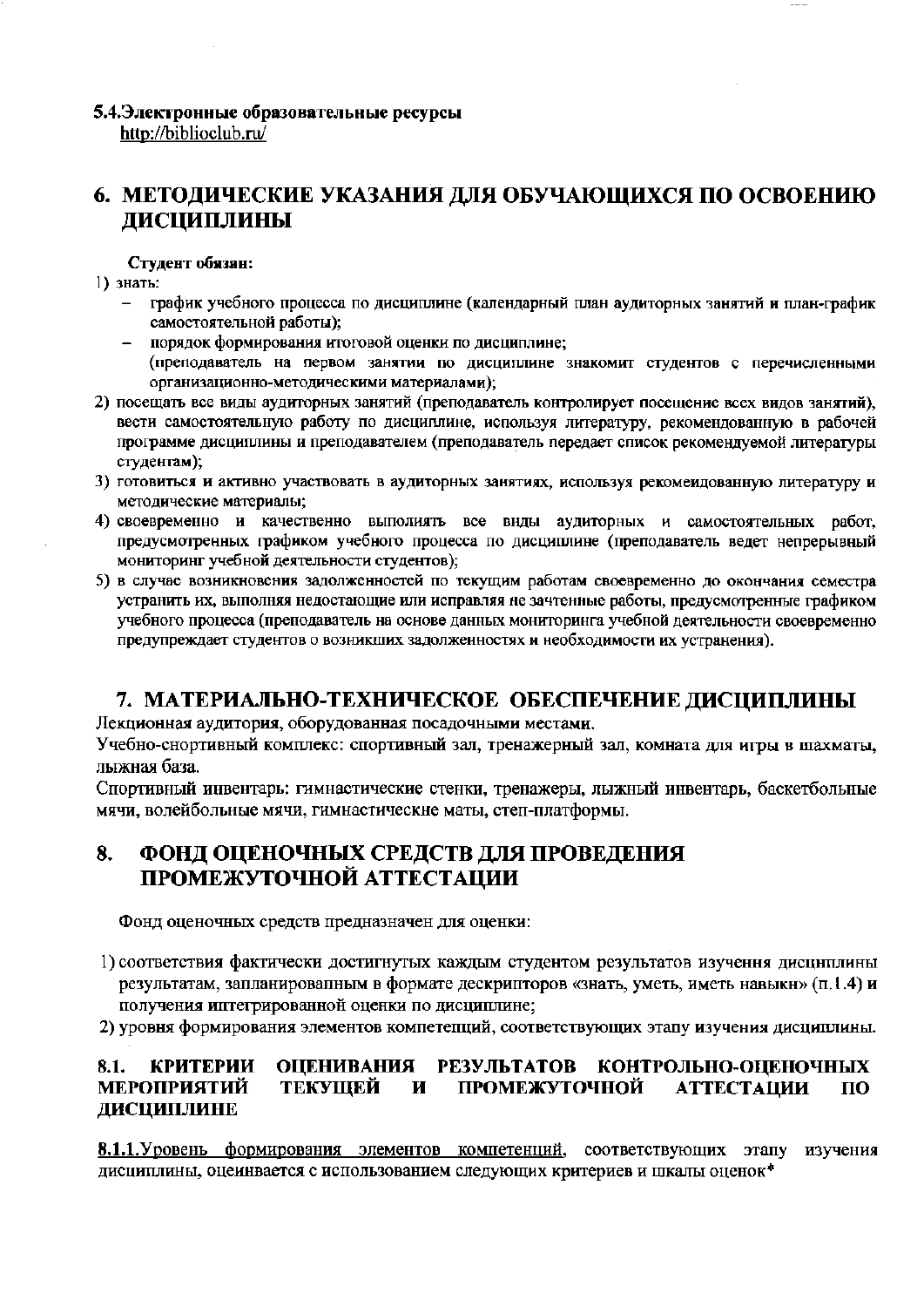| Критерии             |                                           | Шкала оценок        |
|----------------------|-------------------------------------------|---------------------|
| Оценка по дисциплине | Уровень освоения элементов<br>компетенций |                     |
| Отлично              |                                           | Высокий             |
| Хорошо               | Зачтено                                   | Повышенный          |
| Удовлетворительно    |                                           | Пороговый           |
| Неудовлетворительно  | Не зачтено                                | Элементы не освоены |

\*) описание критериев см. Приложение 1.

8.1.2. Промежуточная аттестация по дисциплине представляет собой комплексную оценку, определяемую уровнем выполнения всех запланированных контрольно-оценочных мероприятий (КОМ). Иснользуемый набор КОМ имеет следующую характеристику:

 $\sim$ 

| Nº<br>$\Pi/\Pi$ | Форма КОМ                                  | Состав КОМ                                    |
|-----------------|--------------------------------------------|-----------------------------------------------|
|                 | Посещение аудиторных занятий               |                                               |
| 2               | Участие в спортивно-массовых соревновапиях | Не менее одного                               |
| 3               | Реферат                                    | 3 задания                                     |
| 4               | Зачет                                      | Вопросы<br>Выполнение<br>практических заданий |

Характеристика состава заданий КОМ приведена в разделе 8.3.

8.1.3. Оцепка знаний, умений и навыков, продемонстрированных студентами при выполненин отдельных контрольно-оценочных мероприятий и оценочных задапий, входящих в их состав, осуществляется с применением следующей шкалы оценок и критериев:

| Уровни оценки<br>достиженнй<br>студента (оценки) | Критерии<br>для определения уровня достижений                                                                                    | Шкала оценок              |  |  |
|--------------------------------------------------|----------------------------------------------------------------------------------------------------------------------------------|---------------------------|--|--|
|                                                  | Выполненное оценочное задание:                                                                                                   |                           |  |  |
| Высокий (В)                                      | соответствует требованиям нормативов и тестов*,<br>замечаний нет                                                                 | Отлично (5)               |  |  |
| Средний (С)                                      | соответствует требованиям нормативов н тестов*,<br>требуют<br>имеются<br>замечания,<br>которые<br>He<br>обязательного устранения | $X$ орошо $(4)$           |  |  |
| Пороговый (П)                                    | не в полной мере соответствует требованиям<br>нормативов и тестов*, есть замечания                                               | Удовлетворительно (3)     |  |  |
| Недостаточный (Н)                                | нормативов*,<br>соответствует требованиям<br>не<br>ошибки,<br>требующие<br>существенные<br>имеет<br>исправления                  | Неудовлетворительно       |  |  |
| Нет результата (O)                               | не вынолнено или отсутствует                                                                                                     | Оценка не<br>выставляется |  |  |

\*) Требования и уровень достижений студентов (соответствие требованиям) по каждому контрольнооценочному мероприятию определяется с учетом критериев, приведенных в Приложенни 1.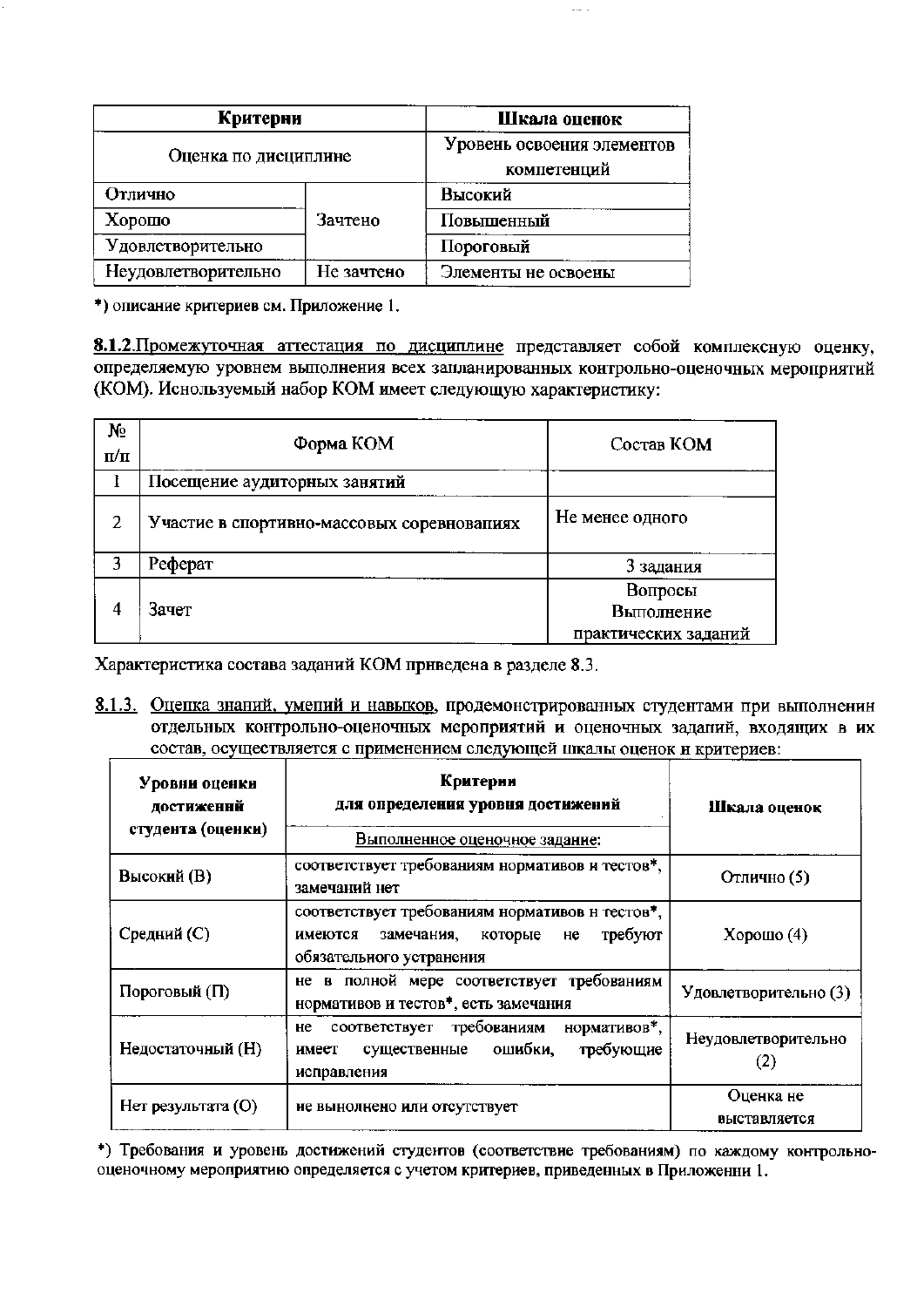#### 8.2 КРИТЕРИИ ОЦЕНИВАНИЯ РЕЗУЛЬТАТОВ ПРОМЕЖУТОЧНОЙ АТТЕСТАЦИИ ПРИ ИСПОЛЬЗОВАНИИ НЕЗАВИСИМОГО ТЕСТОВОГО КОНТРОЛЯ

При проведении независимого тестового контроля как формы промежуточной аттестацин нрименяется методика оценивания результатов, предлагаемая разработчиками тестов.

## 8.3 ОЦЕНОЧНЫЕ СРЕДСТВА ДЛЯ ПРОВЕДЕНИЯ ТЕКУЩЕЙ И ПРОМЕЖУТОЧНОЙ **АТТЕСТАЦИИ**

## 8.3.1 Перечень заданий для реферата:

1. Выбрать тему реферата по согласованию с преподавателем.

2. В составе реферата должны быть следующие разделы: введение, основная часть, заключение, снисок источников.

3. Объем реферата-8-10 листов. При раскрытии темы реферата следует по возможности воздерживаться от использования в названии спорных с научной точки зрения терминов, излишней

наукообразности, а также от чрезмерного упрощения формулировок, желательно избегать длинных названий.

## 8.3.2. Перечень вопросов к зачету:

- 1. Ценности ФК, физического воспнтания и здоровья.
- 2. Социальные функции ФК и спорта.
- 3. ФК и спорт, их действие на сохранение и укрепление здоровья.
- 4. Влияние физических нагрузок на сердечно-сосудистую и дыхательную системы. Взаимосвязь физической и умственной деятельности человека.
- 5. Воздействие социально-экологических факторов на организм человека. Совершенствование функциональных возможностей организма.
- 6. Социальные условия в обеспечении ФК для укренления здоровья.
- 7. Понятие «здоровый образ жизни» (ЗОЖ) и его составляющие.
- 8. Основные группы факторов внешней среды, влияющие на ЗОЖ.
- 9. Критерни эффективности здорового образа жизни человека.
- 10. Физическое самовоспитание и самосовершенствование как необходимое условие ЗОЖ. Влияние образа жизни на здоровье.
- 11. Особенности профессиональной деятельности как фактор профессиональпо-прикладной физической подготовки.
- 12. Профессионально-прикладная нодготовка студентов творческих специальностей (архитекторов, дизайнеров, художииков).
- 13. Творческое использоваиие знаний, умений и навыков ФК для профессиональноличностного развития.
- 14. Понятие и классификация физических упражнений.
- 15. Принципы ностроения комплексов упражнений.
- 16. Физическое, психическое и социальное здоровье личности человека.
- 17. Критерии физнческого здоровья
- 18. Современные системы физических упражнений.
- 19. Психофизиологические критерин здоровья людей.
- 20. Исследование функциональных проб, тестов для оценки физического развития и телосложения, функционального состояния организма, физической нодготовленности. Необходимость двигательной активности для организма человека.

## Критерии зачетной оценки

Оценка «зачтено»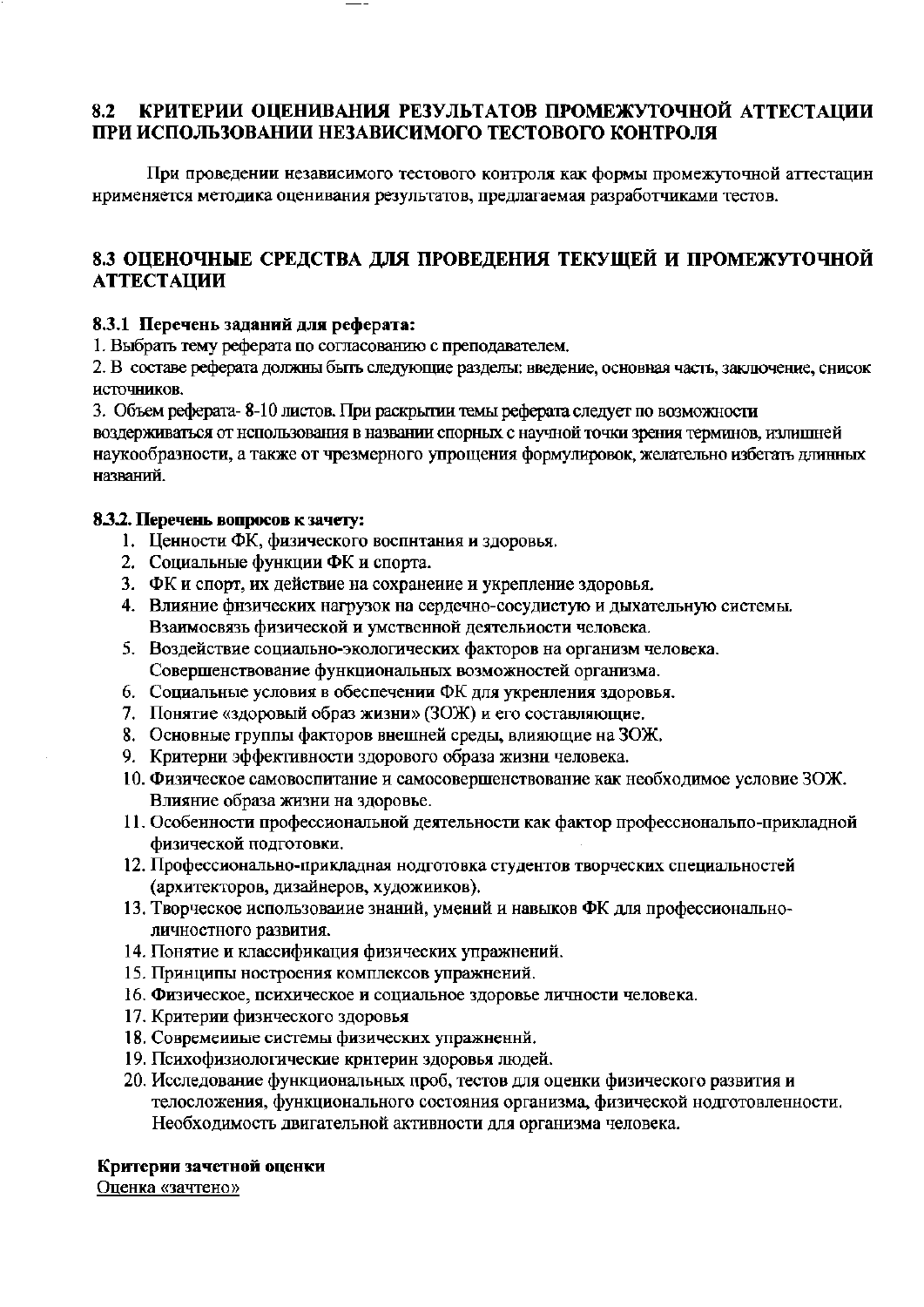- систематизированные, глубокие и полные знания по всем разделам дисциплины, а также по основным вопросам, выходящим за пределы учебиой программы;

- точное использование научной терминологии, систематически грамотное и логически правильное изложение ответа иа вопросы;

- безупречное владение инструментарием учебиой дисциплины, умение его эффективно использовать в постановке иаучных и практических задач;

- выраженная способность самостоятельно и творчески решать сложные проблемы и иестандартиые ситуации;

- полное и глубокое усвоение осповной и дополнительной литературы, рекомендованной рабочей программой по дисциплине;

- умение ориентироваться в теориях, концепциях и иаправлениях дисциплины и давать им критическую оценку, используя научные достижения других дисциплин;

- творческая самостоятельная работа на практических занятиях, высокий уровень культуры исполнения заданий;

- высокий уровень сформированности заявленных в рабочей программе компетенций. Оценка «не зачтено»

- фрагментарные зиания по дисциплине;

- отказ от ответа (выполнения письменной работы);
- зиание отдельных источников, рекомендованных рабочей программой по диспиплине;
- неумение использовать паучную терминологию;
- наличие грубых ошибок;
- низкий уровень культуры исполнения заданий;
- низкий уровень сформированности заявленных в рабочей программе компетенций.

8.3.3. Перечень практических заданни для проведения промежуточной аттестации обучающихся, необходимые для оценки знаний, умений и навыков и (или) опыта деятельности, характеризующих этапы формирования компетенций в нроцессе освоения образовательной нрограммы.

| Наименование контрольного упражнения, выполняемого<br>студентами 1 курса |      | Баллы |      |      |      |  |  |  |
|--------------------------------------------------------------------------|------|-------|------|------|------|--|--|--|
|                                                                          | 5    | 4     | 3    | 2    |      |  |  |  |
| <b>ЮНОШИ</b>                                                             |      |       |      |      |      |  |  |  |
| Подтягивание на перекладине, кол-во раз                                  | 13   | 10    | 7    | 5    | 3    |  |  |  |
| Сгибание и разгибание рук в упоре лежа, кол-во раз                       | 45   | 40    | 30   | 25   | 20   |  |  |  |
| Сгибание и разгибание рук на брусьях, кол-во раз                         | 20   | 15    | 10   | 5    | 3    |  |  |  |
| Бег на 100 м, с                                                          | 13.4 | 13.6  | 14.6 | 14.8 | 15.2 |  |  |  |
| Сгибание и разгибание рук в упоре сзади на скамейке высотой 40<br>CM     | 40   | 30    | 20   | 15   | 10   |  |  |  |

Тесты контроля общей физической подготовленности и функционального состояния студентов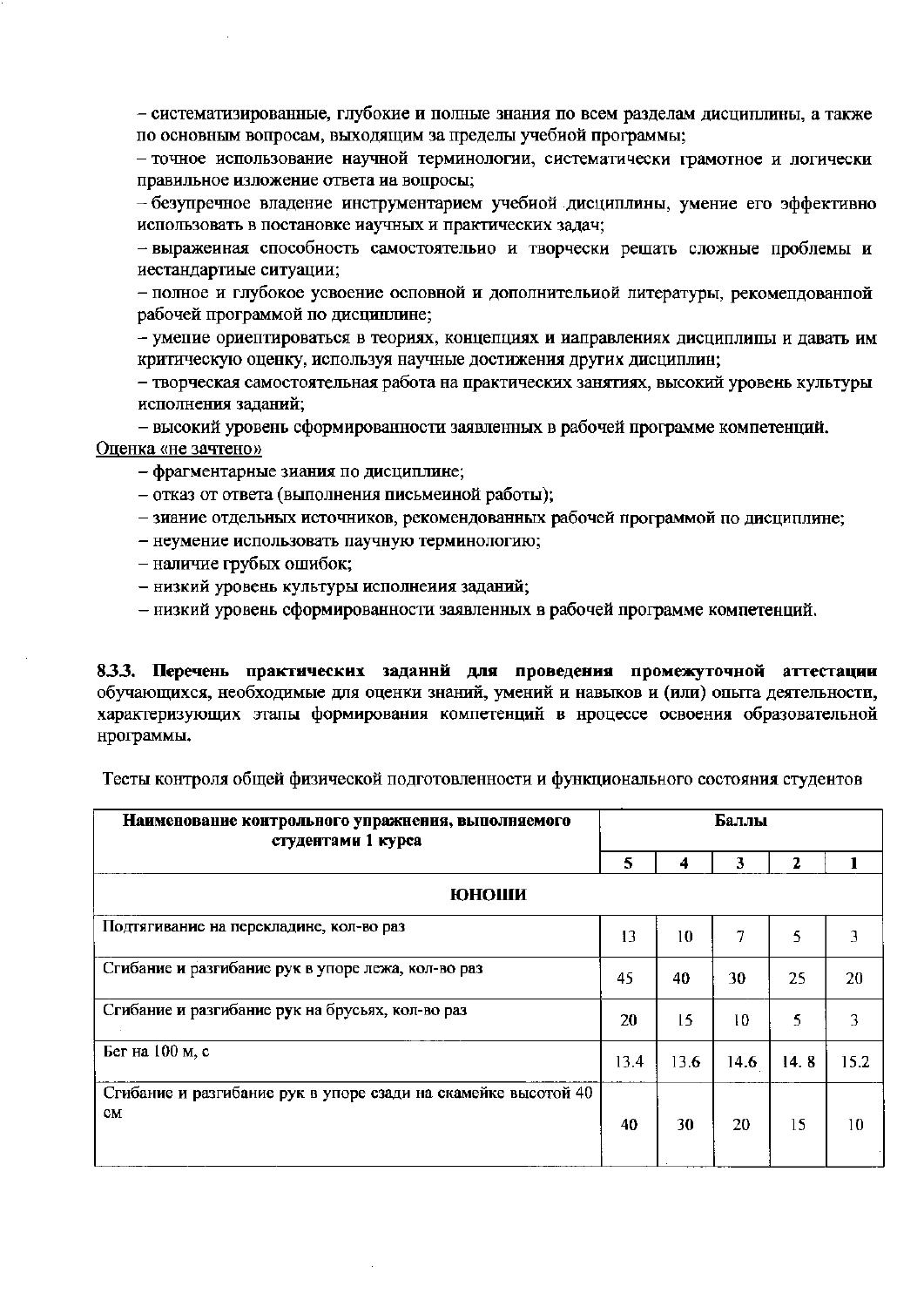| Челночный бег 10х10 м, с                                             | 25.5 | 27.0 | 28.8           | 30.0 | 32.0 |
|----------------------------------------------------------------------|------|------|----------------|------|------|
| Бег на 1 км, мин                                                     | 3.40 | 4.00 | 4.20           | 4.40 | 4.50 |
| Прыжок в длину с места                                               | 2,40 | 2.20 | 2.00           | 1.90 | 1.80 |
| Наклоны туловища в сед из положения лежа за 1 мин.                   | 48   | 44   | 42             | 40   | 35   |
| ДЕВУШКИ                                                              |      |      |                |      |      |
| Прыжки со скакалкой, кол-во раз за 1 мин                             | 170  | 165  | 150            | 130  | 90   |
| Бег 500 м                                                            | 2.0  | 2.1  | 2.3            | 2.4  | 3.0  |
| Наклоны туловища в сед из положения лежа за 1 мин                    | 45   | 40   | 38             | 35   | 25   |
| Сгибание и разгибание в упоре лежа                                   | 13   | 10   | $\overline{7}$ | 5    | 3    |
| Сгибание и разгибание рук в упоре сзади на скамейке высотой 40<br>CM | 15   | 13   | 11             | 7    | 5    |
| Бег на 60 м, с                                                       | 9.6  | 10.0 | 10.5           | 11.0 | 11.5 |
| Челночный бег 6х10 м, с                                              | 16.0 | 17.0 | 18.0           | 19.0 | 20.0 |
| Приседания, 1мин                                                     | 40   | 38   | 36             | 34   | 30   |
| Прыжок в длину с места, см                                           | 200  | 190  | 175            | 170  | 150  |

 $\label{eq:2} \begin{split} \mathcal{L}_{\text{max}}(\mathbf{r}) = \mathcal{L}_{\text{max}}(\mathbf{r}) \mathcal{L}_{\text{max}}(\mathbf{r}) \mathcal{L}_{\text{max}}(\mathbf{r}) \mathcal{L}_{\text{max}}(\mathbf{r}) \mathcal{L}_{\text{max}}(\mathbf{r}) \mathcal{L}_{\text{max}}(\mathbf{r}) \mathcal{L}_{\text{max}}(\mathbf{r}) \mathcal{L}_{\text{max}}(\mathbf{r}) \mathcal{L}_{\text{max}}(\mathbf{r}) \mathcal{L}_{\text{max}}(\mathbf{r}) \mathcal{L}_{\text{max}}(\mathbf{r}) \mathcal$ 

| Рабочая программа дисциплины составлена авторами: |                                    |                                  |           |                 |         |  |  |  |  |
|---------------------------------------------------|------------------------------------|----------------------------------|-----------|-----------------|---------|--|--|--|--|
| N2<br>п/п                                         | Кафедра                            | Ученая степень,<br>ученое звание | Должность | ФИО             | Подпись |  |  |  |  |
|                                                   | Кафедра<br>физкультуры и<br>спорта | Доцент,<br>к.пед.наук            | Зав.каф.  | Н.М. Глухенькая |         |  |  |  |  |
| Рабочая программа дисциплины согласовапа:         |                                    |                                  |           |                 |         |  |  |  |  |
| Заведующая кафедрой ФиС                           |                                    |                                  |           | Н.М. Глухенькая |         |  |  |  |  |
| Директор библиотеки УрГАХУ                        |                                    |                                  |           | Н.В. Нохрина    |         |  |  |  |  |
| Декан факультета дизайна                          |                                    |                                  |           | И.С.Зубова      |         |  |  |  |  |

 $\mathcal{A}^{\mathcal{A}}$  and